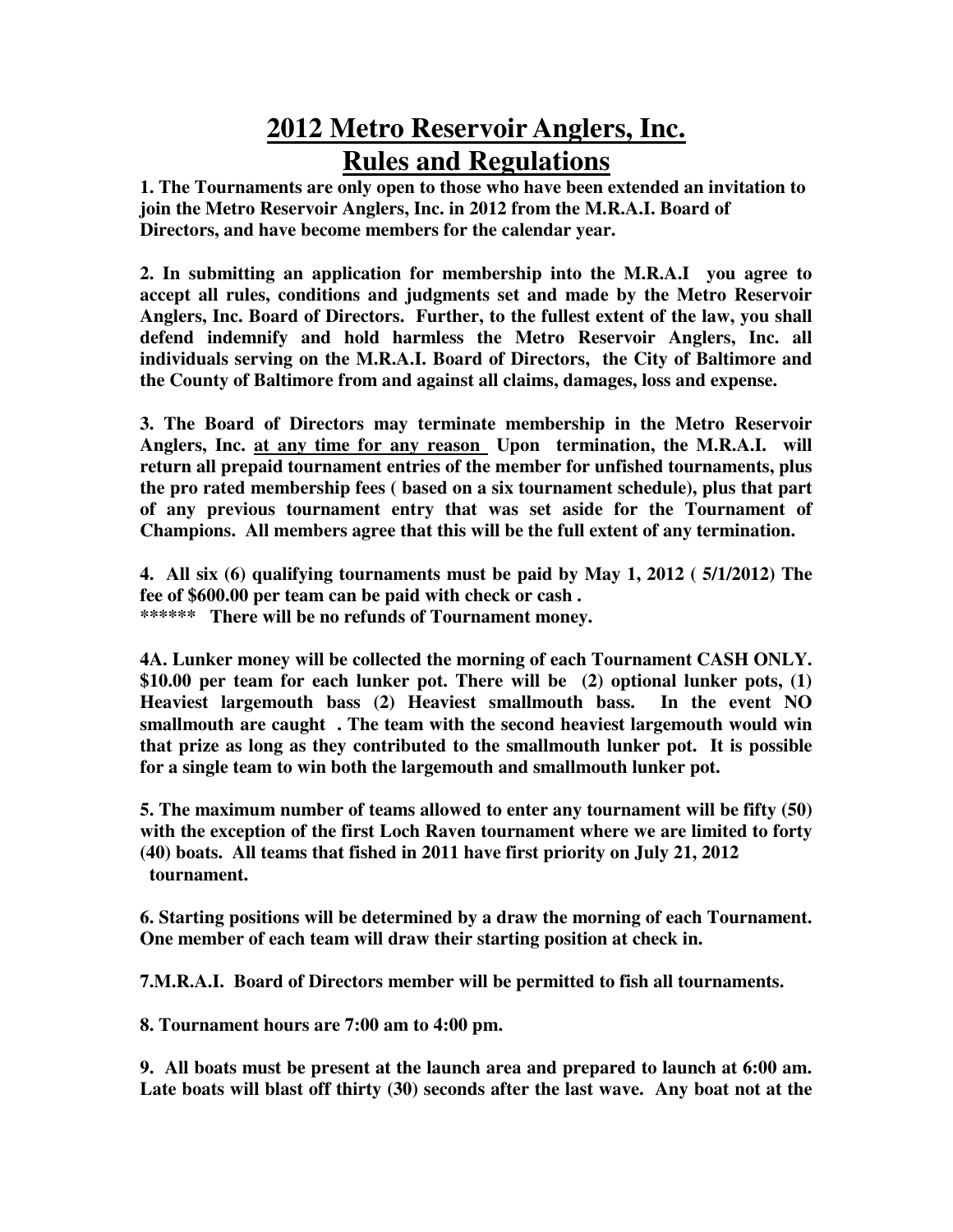**designated blast off site prior to 6:30 am will be disqualified.** 

**10. A maximum of two persons are allowed per boat, at least one (1) being eighteen (18) years old. Or older.** 

**11. ID ribbons must be clearly displayed from the bow mount motor.** 

**12. BLAST OFF - Boats will be permitted to leave in waves of five (5) - ie. Starting positions 1-5, 6-10, 11-15, etc., with a thirty (30) second interval between waves. A team from the last wave will be designated as the tournament starter.** 

**13. ARTIFICIAL BAITS ONLY- NO LIVE BAIT ALLOWED.** 

## **14. NO TROLLING OF BAITS WILL BE ALLOWED**

**15. ONLY ONE ROD AND REEL CAN BE USED AT A TIME and if you "hang" a bait you must either retrieve that bait or snap it off before using another rod.** 

**16. Boats not at the official weigh in sight by the prescribed time will be disqualified this means beached or if water at low at designated area . You will be advised of this area at blast off meeting.** 

**17. Only largemouth and smallmouth bass will be weighed in. A daily limit of eight (8) bass per team can be weighed in at all tournament locations.** 

**18. All fish must be a minimum of twelve (12) inches in length measured form closed mouth to any part of the tail. Checking in a short fish will disqualify the entire catch. Golden Rule straight measure board will be used to determine length.** 

**19. Each team must provide its own weigh in bag** 

**20. Weigh in Procedure: All teams weighing fish are not allowed to trailer their boats before weighing in. Keep all fish in your boat until your wave is called. You will be called to weigh in your catch just as you launched in waves of five (5) boats. Failure to follow weigh in procedures will result in disqualification.** 

**21. Dead fish penalty are as follows: .25 pounds for each dead fish.** 

**22. After a team weighs their fish one member of that team is responsible to release the fish back into the lake. A M.R.A.I. board member will monitor the release and make certain all efforts are made to revive and release the fish. Dead fish will be distributed to any one wishing to take them home.** 

**23. Ties for prize winning positions will be broken in the following matter: 1) highest number of fish wins, 2) largest fish wins. If this does not break the tie the position will be deemed a tie and the prizes will be added together and equally split**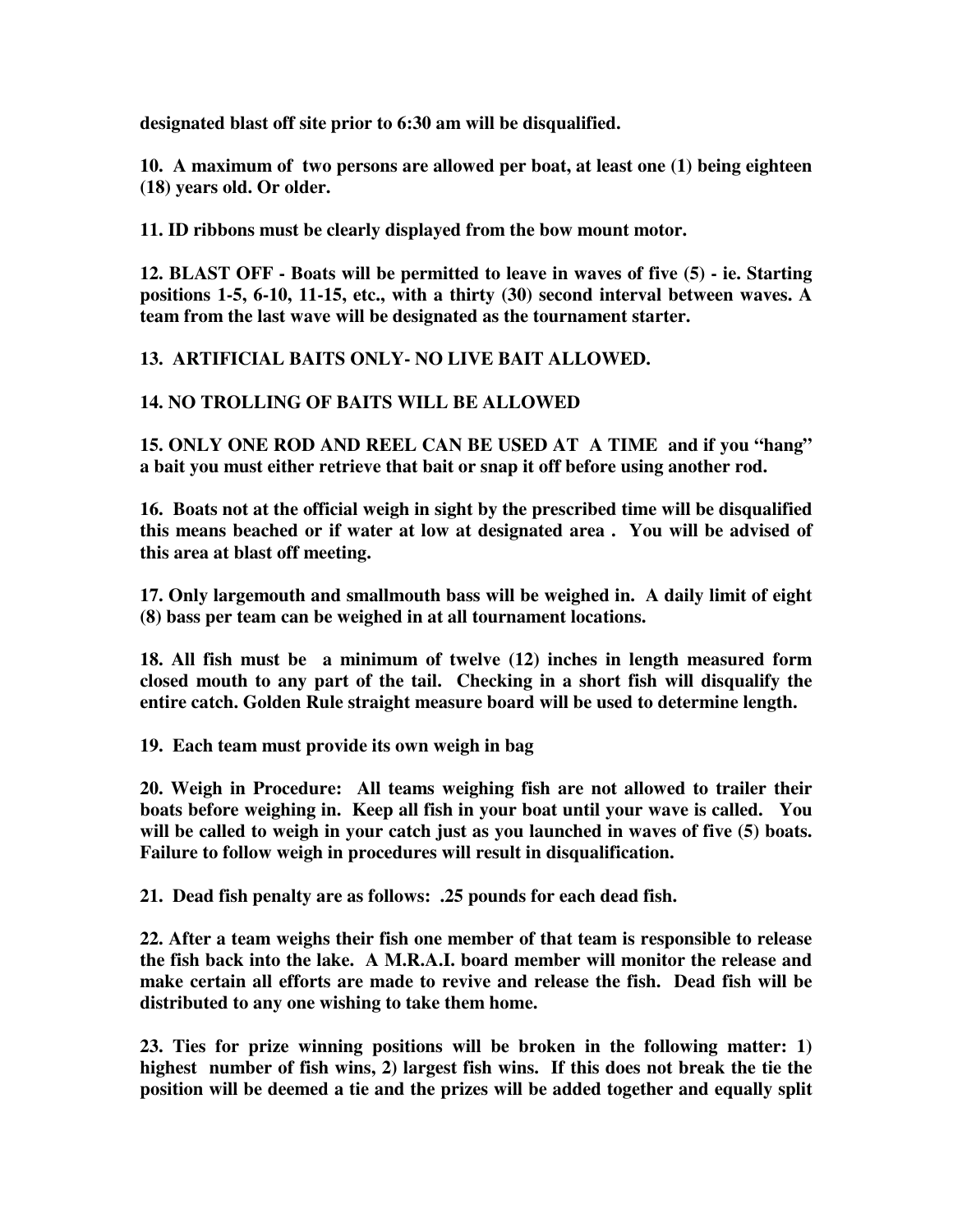**between the tied contestants.** 

**24. Any member that wishes to protest the score or conduct of a fellow competitor must do so in writing within thirty (30) minutes of the official weigh in time. The accusing party will be responsible for the cost for a polygraph test should it be needed to resolve the protest.** 

**25. All members must agree to submit to a polygraph test or forfeit the prize should a protest be lodged against them. Members agree to abide by the results of such a test. The contested prizes will not be distributed until the results of the polygraph test are reviewed.** 

**26. Members are prohibited from fishing on the designated tournament lake, by boat or by shore, The Monday proceeding the tournament date.** 

**27. No competitor may make arrangements to have anyone "hold" or "sit on" a position in order to turn it over to any competitor, or to specifically keep any competitor from fishing an area.** 

**28. At Liberty Reservoir all boats must use the main ramp only unless instructed to do otherwise.** 

**29. If a member of a team is unable to participate in a tournament a substitute may be used as a replacement. THE SUBSTITUTE MUST NOT HAVE FISHED THE DESIGNATED RESERVOIR DURING THE OFF LIMITS PERIOD. The partner that is not fishing the tournament for what ever reason must abide by the off limits rule.** 

**30. Substitutes: In the event that one member of a team can not attend a tournament, the other member may bring a substitute A \$20.00 fee will apply.** 

**31. A member of one team shall be allowed to fish as a substitute on another team.** 

**32. No boat may fish within fifty (50) feet of a participating tournament boat.** 

**33. An entry form must be completed for each tournament** 

**34. The maximum number of teams allowed to join the Metro Reservoir Anglers, Inc. will be fifty (50) per year.** 

**35. An invited member must sponsor prospective new teams and acceptance is subject to review and approval by the M.R.A.I Board of Directors, based on the input of its members.** 

**36. All decisions of the Board of Directors and final. M.R.A.I. reserves the right to refuse any new application or return any previously accepted application. Any**